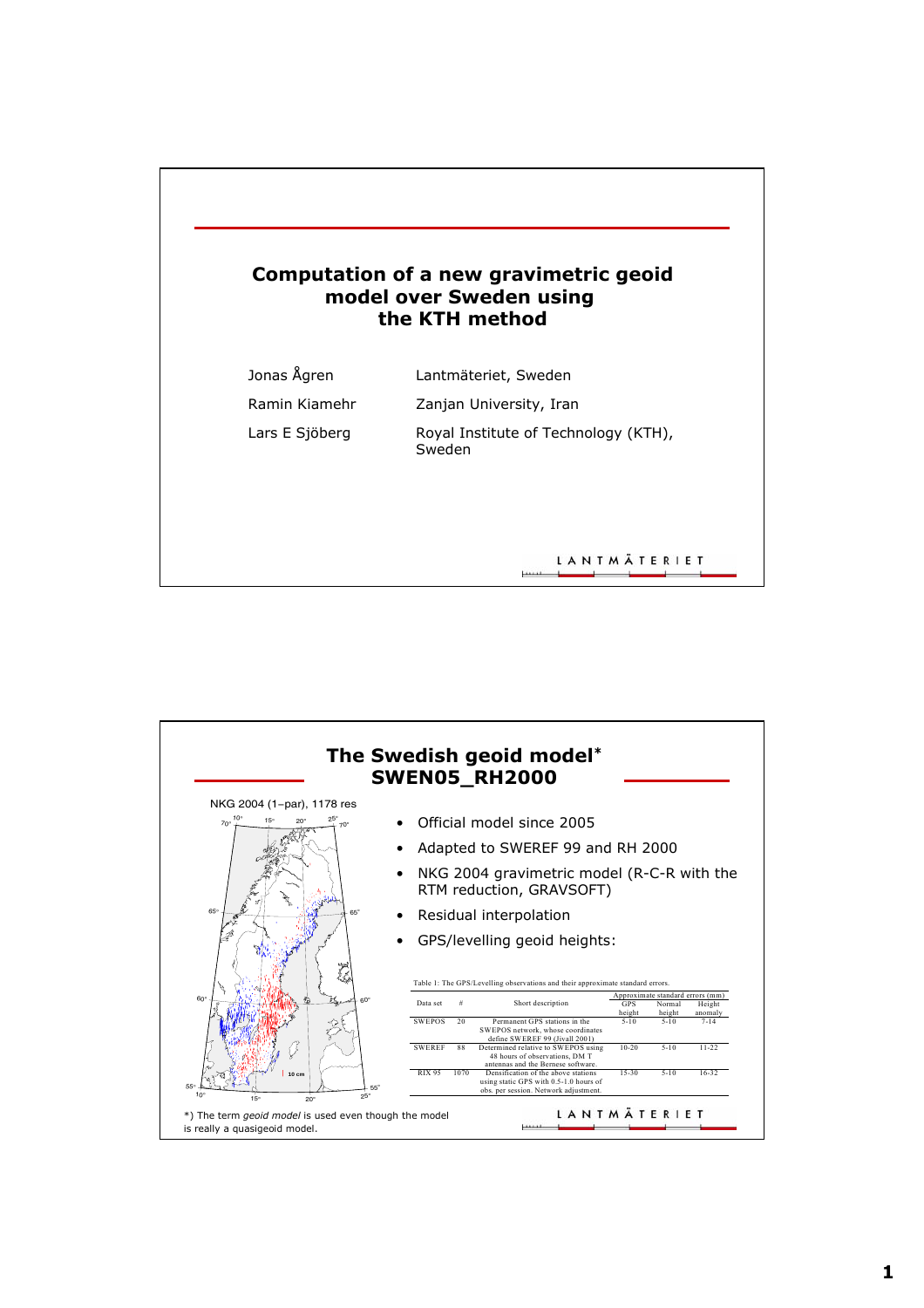

| <b>Accuracy of SWEN05_RH2000</b>          |  |
|-------------------------------------------|--|
| Approximate standard error (1 sigma) [mm] |  |
| SWEN05_RH2000                             |  |
| $15 - 20$                                 |  |
| $30 - 40$                                 |  |
| $50 - 100$                                |  |
| ۰                                         |  |
| LANTMÄTERIET                              |  |
|                                           |  |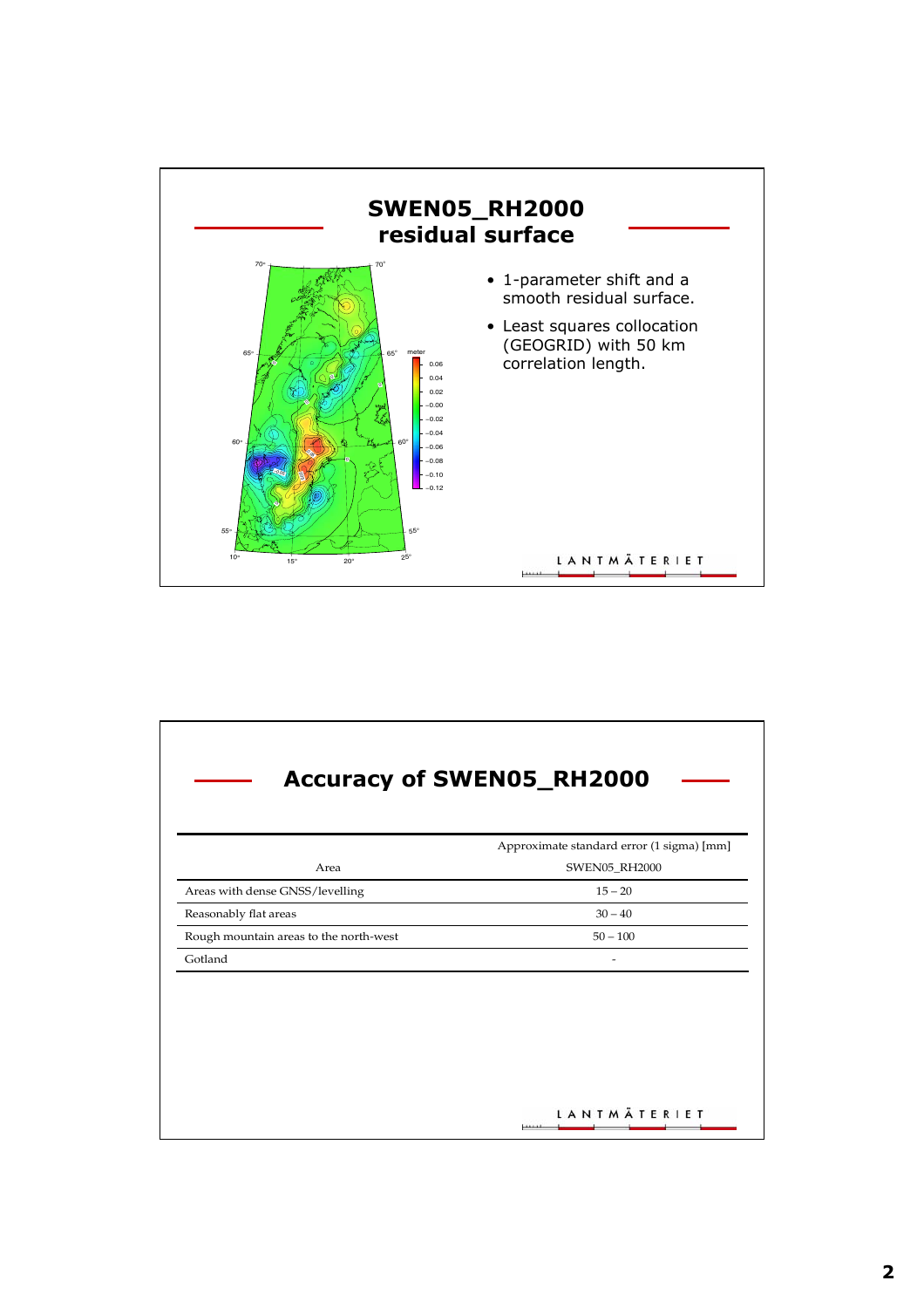

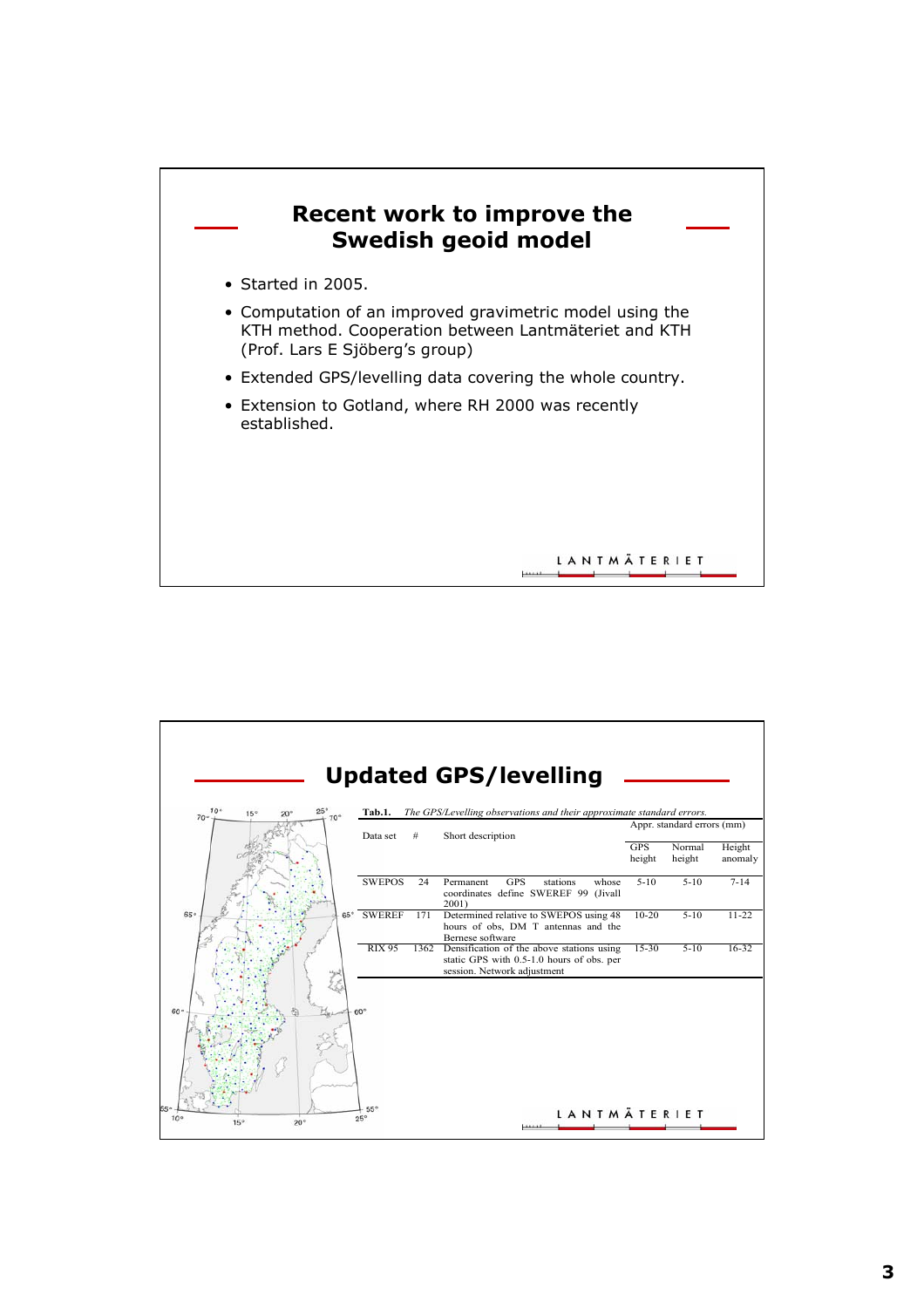

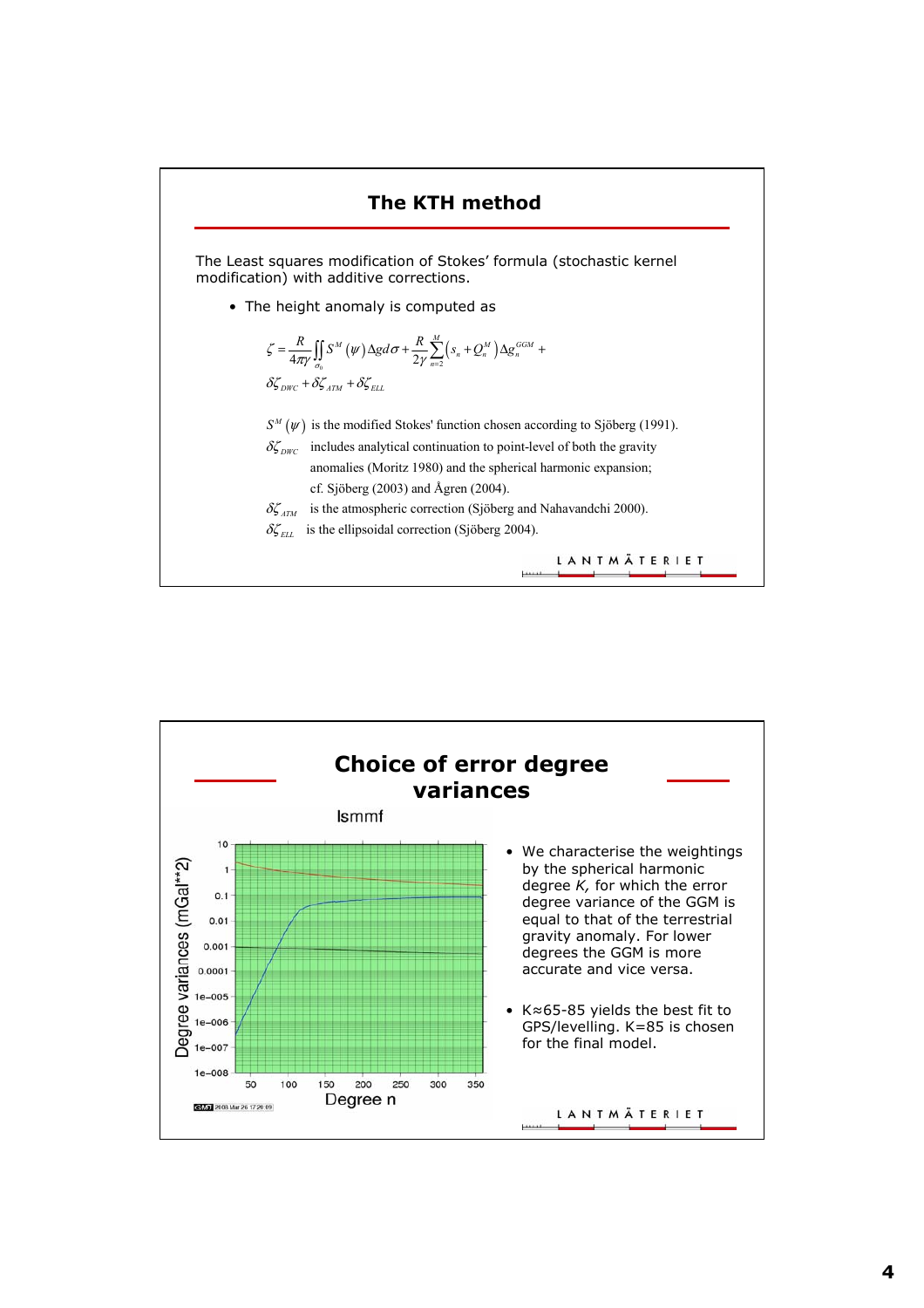